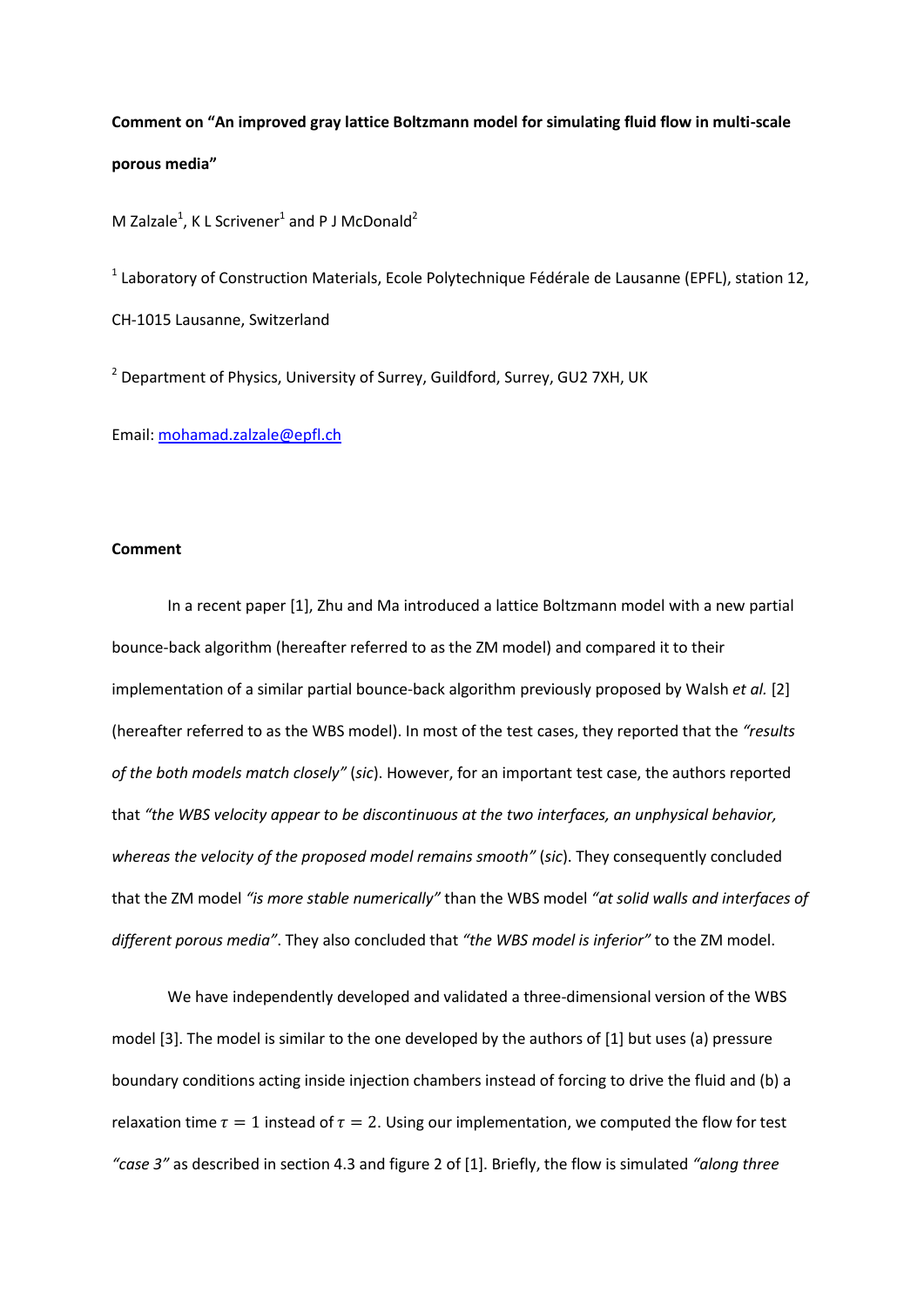*layer strata of porous media, where the top and bottom layers are the same but different from the middle one"* and the three layers are sandwiched between solid walls in the directions parallel to the flow. We observed no discontinuity in the velocity profile at the interfaces as reported in [\[1\]](#page-2-0). Furthermore, we modified our implementation in order to match the exact setup of Zhu and Ma by using a force to drive the fluid and a relaxation time of  $\tau = 2$ . The results are essentially the same. Figure 1 shows the normalized velocity profile in the direction of the flow along the *y* axis for the setup of *"case 3"* as defined in section 4.3 and figure 2 of [\[1\]](#page-2-0).



Figure 1. Normalized velocity profile along the *y* axis for test *"case 3"* as described in section 4.3 and figure 2 of [\[1\]](#page-2-0). The parameters  $\lambda_1$  and  $\lambda_2$  are the porous media model parameters as defined in [1].

Clearly, in our implementation of the WBS model, the velocity profile is smooth and displays no discontinuity as shown in figure 5 of [\[1\]](#page-2-0). The results are obtained without the use of *"averaged velocities at prior and post collision to determine the velocity for the equilibrium function"* as discussed in section 5.2 of [\[1\]](#page-2-0). We conclude that the discontinuity reported by Zhu and Ma is not a property or a limitation of the WBS model. Rather, we suggest that it may be due to an error in the implementation of the WBS model by the authors of [\[1\]](#page-2-0).